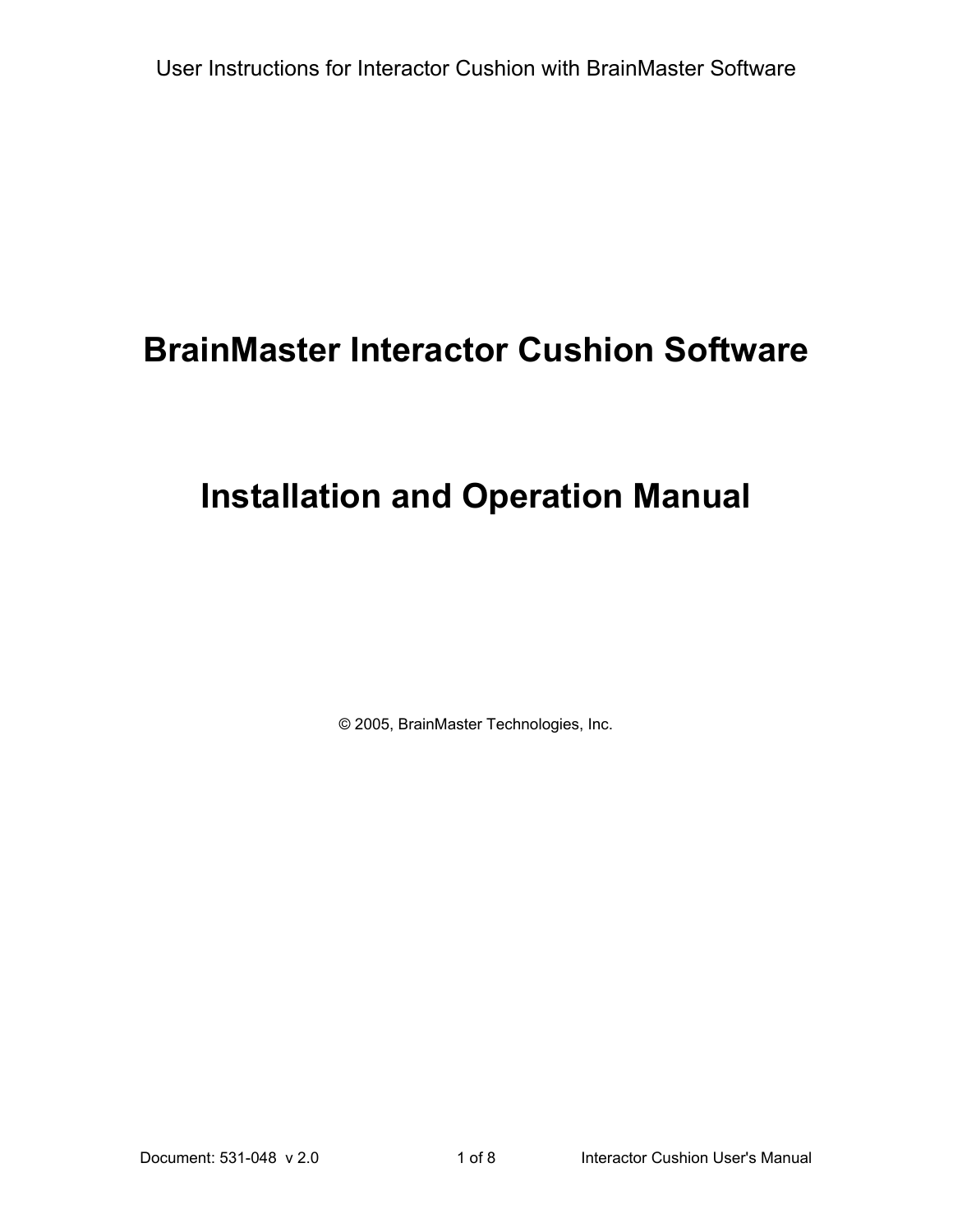# **1. Introduction**

This manual provides information for the installation and use of the Interactor Cushion with the BrainMaster software. This system is used to provide controlled vibratory stimulation in conjunction with EEG recording. It makes it possible to do the following:

- Make the cushion vibrate.
- Choose how the vibration is controlled by EEG parameters.
- Operate the cushion in conjunction with the BrainMaster EEG system.

The BrainMaster Interactor Cushion system is intended for a variety of uses. It is up to the user to determine their requirements, and to use the system in the desired manner. This system is not provided with any specific recommendations or claims regarding its usefulness in specific situations. This system is considered investigational, and should be used with the user's understanding of the possible value and risks associated with using vibratory stimulation for various purposes.

#### **Note about compatibility:**

This system may be operated with the Interactor Cushion manufactured by Aura Systems, Inc, Neuro the Tactile Bear from EEG Support, Inc., and similar devices.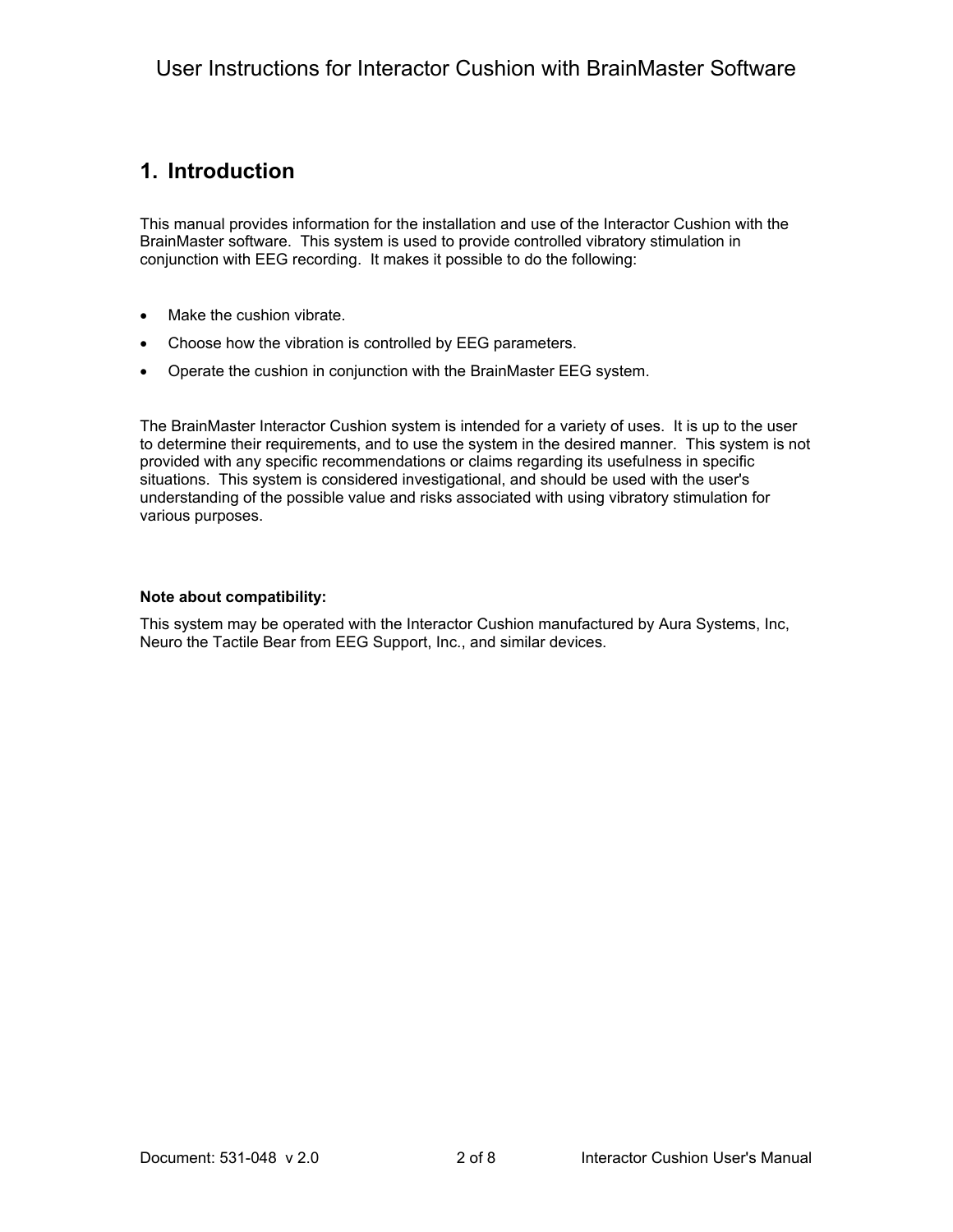# **2. Installing the Software**

The software is provided on a disk with the Cushion system. This software is installed on the user's computer. It is necessary to have the BrainMaster 2.0SE or 2.5 software installed on the user's computer. If you have installed the BrainMaster 2.5 software, then the Cushion software is already installed on your PC. If you are using BrainMaster 2.0SE software, you can install the Cushion software either from the disk provided, or using the web site:

www.brainmaster.com/software/cushion

# **3. Installing the Cushion Hardware**

This section will show you how to install the Interactor Cushion system on your computer. This is the standard installation. The next page gives detailed drawings of how to hook this up.

The drawing below illustrates the recommended connections:

- The power cable has 110VAC on one end, and a multipin connector on the other.
- Plug the Interactor Cushion control into the wall outlet using the power cable.
- The Interactor Cushion has a cable built into it.
- Connect the Interactor Cushion control to the Cushion control "out" using the built-incable.
- The output cable has mini-phono jacks on both ends.
- Plug the output connector (mini phono jack) into the speaker output of your PC.
- Plug the other end of the output cord into the "in" connector of the Cushion control.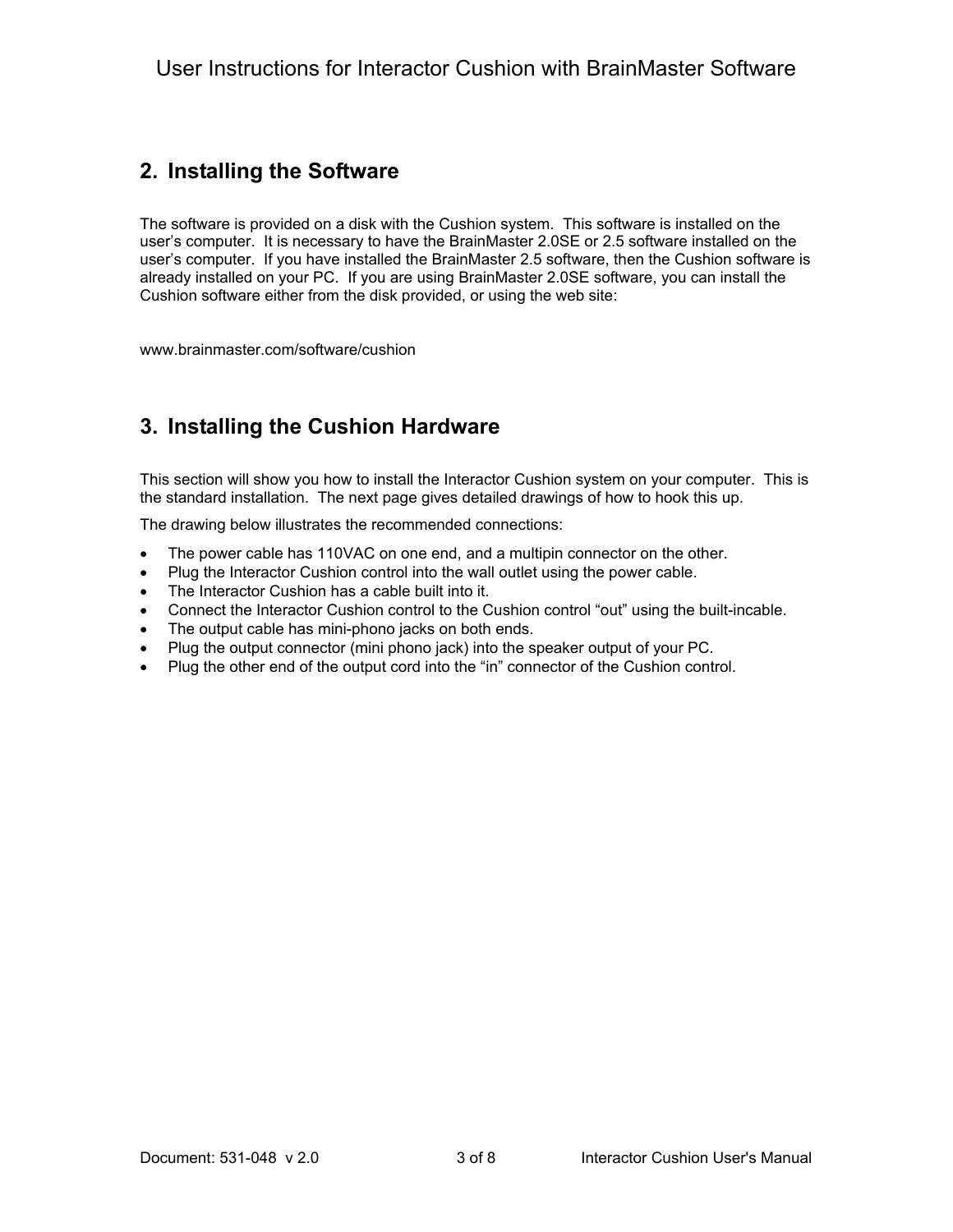

# **4. Operation**

As stated above, this system is very flexible, and can be used for a variety of uses. The general method of operation is explained below, and some possible uses are described.

## *4.1. Description of Cushion Controls*

The Cushion control console, shown below, allows the user to "enable" the cushion, and to select which EEG frequency components are used to control the flashing. The screen also displays the EEG values being read in from the BrainMaster software, to control the cushion.

This control screen appears when you run the program "Cush.exe" from the directory c:\brainm or from the shortcut you created.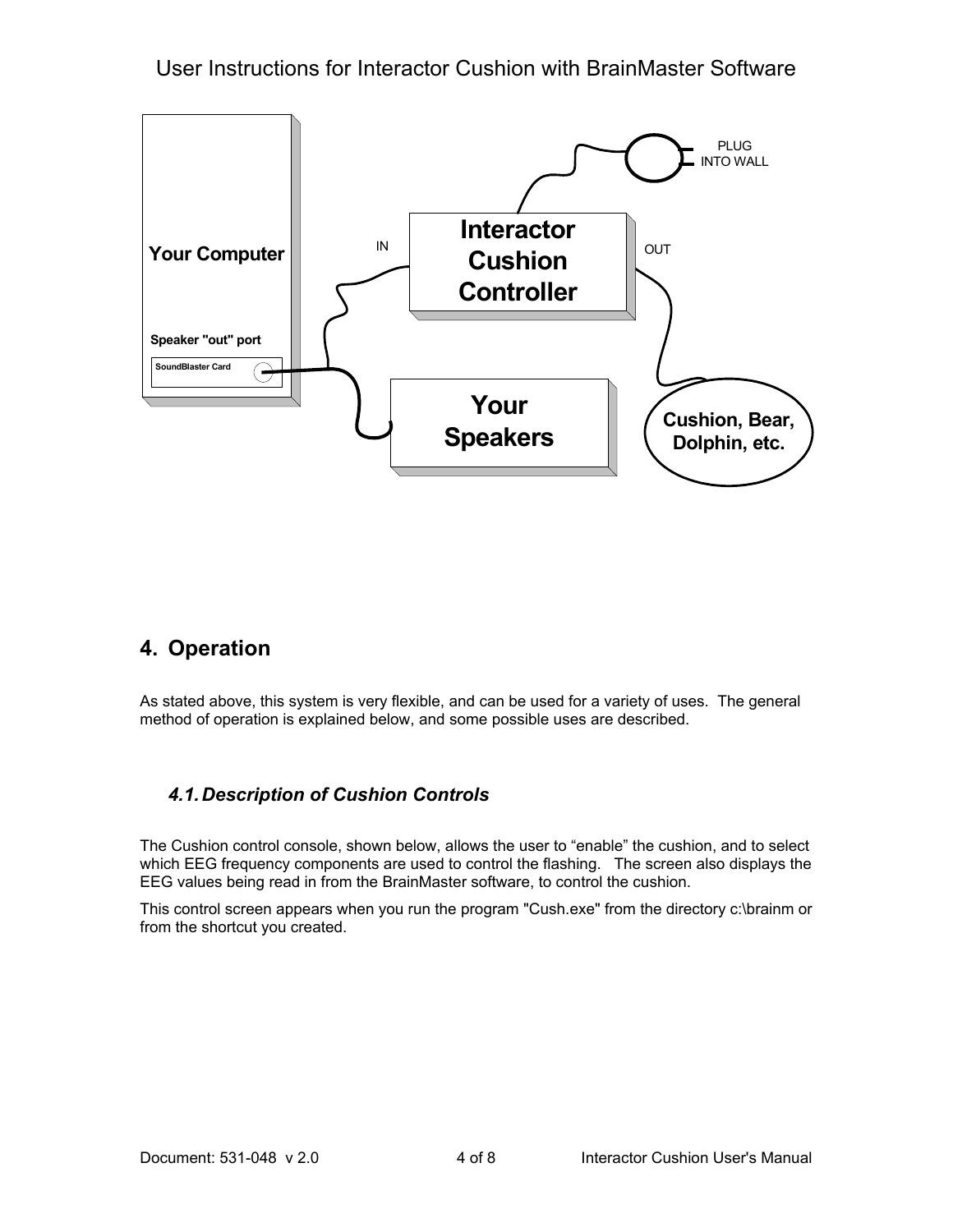| <b>BrainMaster Control for Interactor Cushion</b><br>x  |                       |       |           |  |    |   |        |       |  |
|---------------------------------------------------------|-----------------------|-------|-----------|--|----|---|--------|-------|--|
|                                                         | <b>Vibration Rate</b> |       |           |  |    |   |        | Close |  |
| $4$ Hz                                                  |                       |       | п         |  |    | п | п      |       |  |
|                                                         |                       | Level | Threshold |  |    |   | Ignore |       |  |
|                                                         | Theta                 | 0.0   | 0.0       |  | o  | o | ø      |       |  |
|                                                         | Alpha                 | 0.0   | 0.0       |  | ø  | o | o      |       |  |
|                                                         | Low Beta              | 0.0   | 0.0       |  | o. | o | ø      |       |  |
|                                                         | Beta                  | 0.0   | 0.0       |  | o. | o | ø      |       |  |
|                                                         | Hi Beta               | 0.0   | 0.0       |  | o  | o | ø      |       |  |
| <b>Enable Cushion</b><br><b>▽</b> Enable Screen Updates |                       |       |           |  |    |   |        |       |  |

The "Vibration Rate" control sets the rate at which the cushion will vibrate. This can be set from 1 vibration per second, to 12 vibrations per second.

The "level" and "threshold" boxes show the values being read in from the BrainMaster software. These will be visible changing, if "Enable Screen Updates" is selected.

"Enable Cushion" allows the cushion to vibrate when the criteria are satisfied.

The user's selection of the plus (+) column or the minus (-) column determines how the related EEG component is used to control the cushion. If the radio button in the plus column is selected, the Cushion software will vibrate the cushion when the related component is above its threshold. The opposite is the case when the minus button is selected – the cushion will vibrate when the related component is below the threshold. In the above case, the cushion will vibrate when the Alpha component is above its threshold.

A special case is observed when all the EEG levels are set to **Ignore**. The cushion will vibrate constantly at the preset rate, when it is enabled.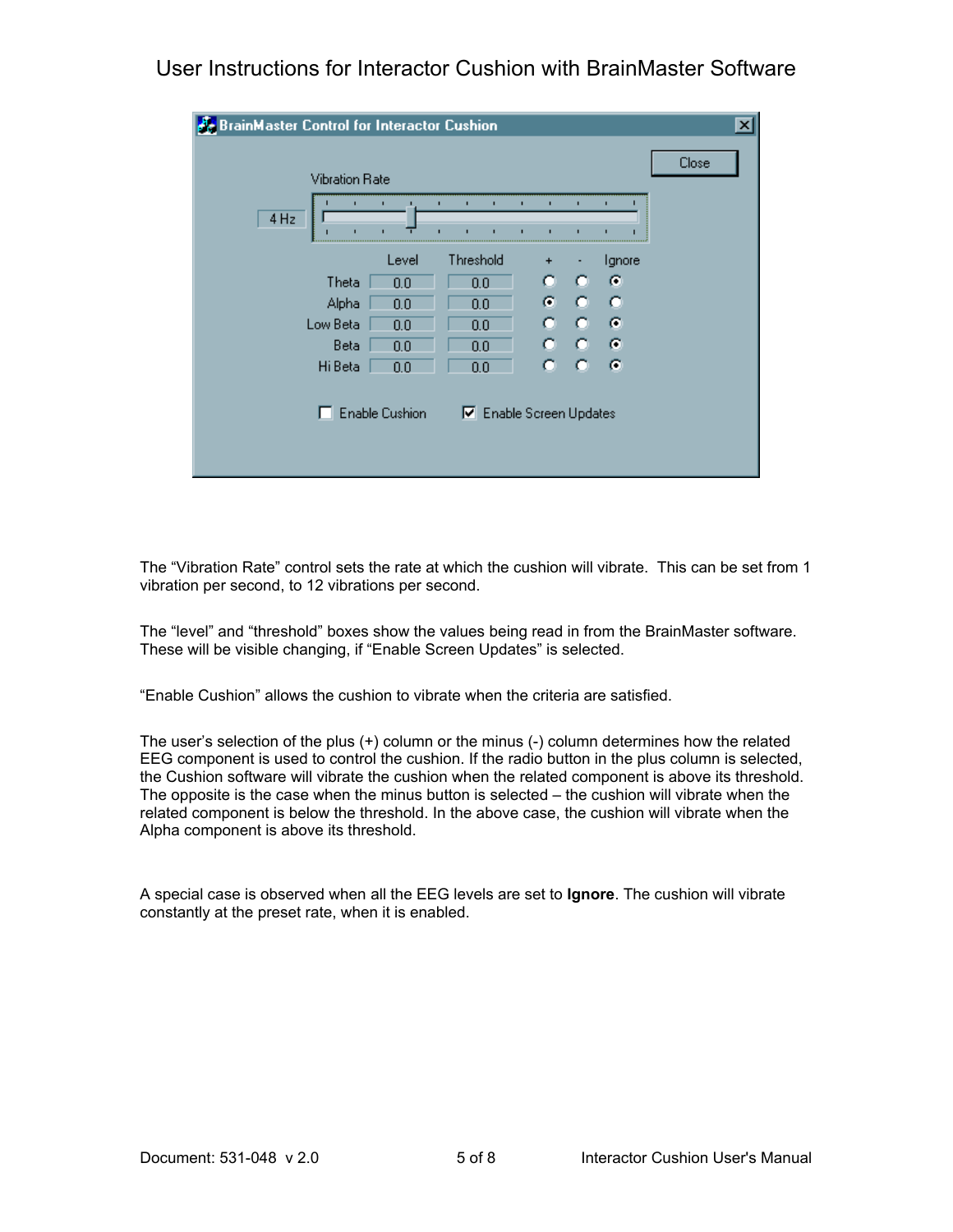#### Direct Operation

The system can be operated "direct" as a simple vibrator, providing continual stimulation. When used in this manner, the BrainMaster EEG system is not used. To operate in standalone mode, use the following procedure:

- Connect and turn on the Interactor Cushion
- activate the Cushion software "Cushion.exe" using Windows Explorer, or your shortcut.
- set all of the EEG components on "Ignore"
- Select "Enable Cushion"

The cushion should vibrate. Make sure the "volume" and "filter" controls on the Cushion Controller (the black plastic box) are turned fully up (to 10).

## *4.2. EEG-Controlled vibration*

When used in conjunction with the BrainMaster EEG system, the Cushion system will automatically read the EEG values out of the "DLL shared memory" area that is created and maintained by the BrainMaster system. IN this case, you will be able to have the cushion turn on or off under control of the EEG signal.

To ensure that the EEG is being read correctly, use the "Enable Screen Updates" selection, and then operate the BrainMaster EEG. You should see the values of the components (Theta, Alpha, Low Beta, Beta, and High Beta) showing in the Level window. In addition, as you set the thresholds using the BrainMaster system, you should see the thresholds appear. This shows that the EEG values are being read correctly by the Cushion system.

The Cushion control system uses the BrainMaster EEG component values and thresholds. It operates independent of the BrainMaster's own reward (sound and points) system. It is possible to use both systems simultaneously, if desired.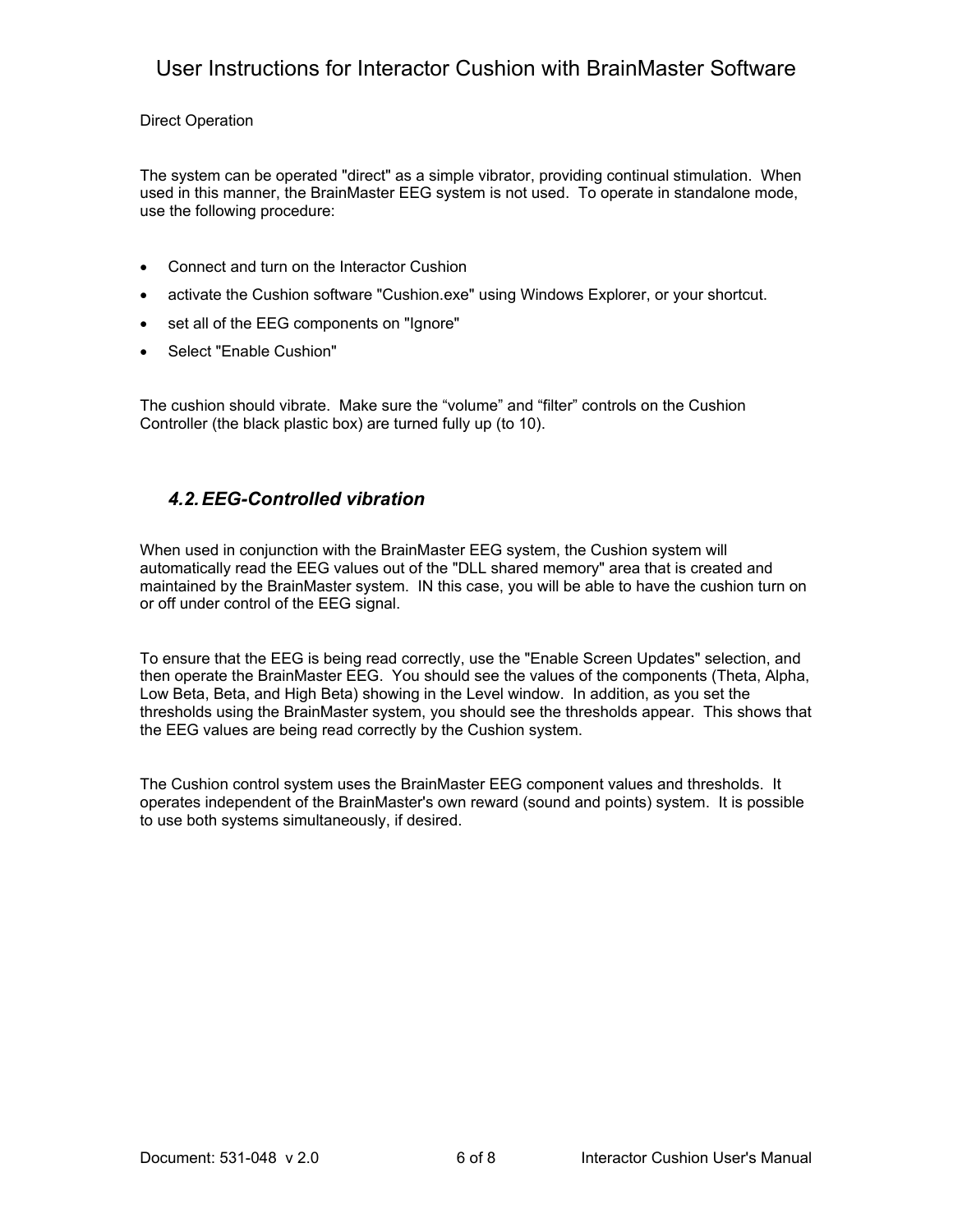# **5. Suggested (investigational only) uses**

## *5.1. Alpha relaxer*

This setup provides relaxing vibration, coupled to the user's alpha waves. Set the Cushion software so that alpha is on the (+) selection, and all others are ignored. Set the cushion to vibrate at 12 vibrations per second. Using the BrainMaster software, set the alpha threshold at a level determined by your EEG. A suggested level would be 3 to 8 microvolts. Place the EEG electrodes in an appropriate location such as O1, Oz, or O2, with an ear reference and ground. When the cushion is enabled, it will vibrate whenever the alpha level is above this threshold. This allows the user to feel vibration when they are producing alpha wave, providing feedback and enhancing relaxation. If the alpha drops below the threshold, the cushion will stop vibrating.

## *5.2. Beta Reward*

The system can be set up in a standard reinforcement protocol (enhancing beta or low beta) by having the cushion vibrate when that component is above threshold. This provides encouragement to the user, and an additional feedback path to the brain.

## *5.3. Theta Reducer*

The system can be set so that when low theta (below threshold) is produced, the cushion will vibrate, providing a "pat on the back" for reinforcement. This may be helpful in neurofeedback protocols in which it is desired to lower the amount of theta energy in the EEG. A vibration rate of 10 to 12 per second is recommended.

### *5.1. Feeling the Motion*

The system can be set so that the vibrotactile cushion provides a vibration that is exactly synchronized with the progress of the animation viewed, when using the BrainMaster AVI "Nfviewer" as visual training. The vibration provides a dramatic reinforcement of the animation, and also provides immediate, moment-to-moment feedback for every instant that the trainee is meeting training criteria. To use this mode, set the cushion vibration rate at 10 per second. Then set the cushion protocol to exactly match the protocol used in the main training screen. With these settings, whenever the trainee meets the training criteria, there will be thump on the cushion, exactly when the animation progresses a frame. The trainee can thus relax, and feel the vibration that reinforces the animation, providing synchronized visual and tactile feedback. This is a very dramatic and effective method, that will reinforce eyes-open training with responsive vibration.